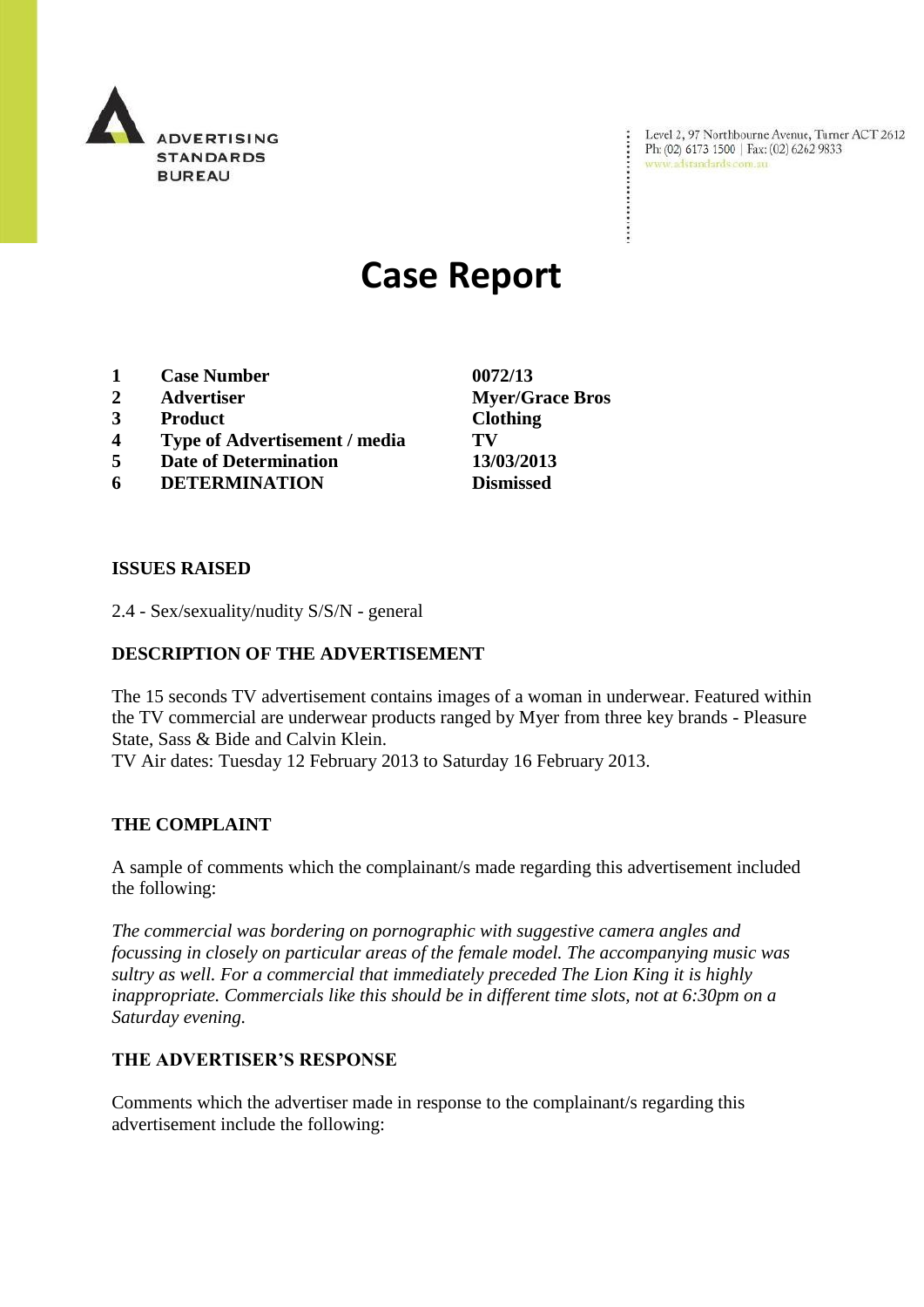*Myer has reviewed the concerns raised by the complainant regarding the recent TV advertising of certain Intimates underwear ("TVC") that aired from Tuesday 12 February to Saturday 16 February 2013.*

*We note and are aware that section 2.4 of the Advertising Standards Bureau AANA Code of Ethics states that "Advertising or Marketing Communications shall treat sex, sexuality and nudity with sensitivity to the relevant audience".*

*Myer has procedures and advertising guidelines in place for the development of advertising. In the instance of TV advertising, Myer seeks CAD approval prior to the advertisement being aired to the public. Once a TVC is approved by CAD with a classification, the TVC is submitted to the broadcasters. The broadcasters then determine the actual time the TVC is aired based on its rating.*

*Myer is of the view that the images contained in the TVC do not discriminate or vilify sexuality or nudity that would contravene prevailing community standards, and that the advertisement is not actively directed towards children.*

*The TVC is for women's underwear (lingerie) and therefore it is reasonable and acceptable to depict women wearing underwear. All images, including the close up shots, of the underwear products being modelled in the TVC are mild with no nudity and treated with sensitivity.*

*Myer has not received any other similar complaints and CAD did not raise any issues in respect of the matters raised by the complainant when approving the TVC.*

*Based on the above, Myer does not believe that the TVC contravenes section 2 of the AANA code of ethics.*

## **THE DETERMINATION**

The Advertising Standards Board ("Board") considered whether this advertisement breaches Section 2 of the Advertiser Code of Ethics (the "Code").

The Board noted the complainants' concerns that the advertisement depicts skimpily clad women dancing in a sexualised manner and that it is not appropriate for viewing by children.

The Board viewed the advertisement and noted the advertiser's response.

The Board considered whether the advertisement was in breach of Section 2.4 of the Code. Section 2.4 of the Code states: "Advertising or Marketing Communications shall treat sex, sexuality and nudity with sensitivity to the relevant audience".

The Board noted that the advertisement features a woman wearing different versions of lingerie belonging to various designers and available at Myer. There is music in the background and the beginning text reads "The Autumn Winter Edit" and at the end of the advertisement says "Myer – Find your perfect fit"

The Board noted that it was reasonable for an advertiser to depict its products being modelled in its advertising. The Board noted that we see the women moving in a sultry manner, touching her hair and looking seductively at the camera. The Board considered that the movements were not overtly sexualised and that the close up of the underwear in the advertisement was appropriate for an underwear advertisement.

The Board noted that the lingerie worn by the model is product available for purchase in store and that at all times, the woman is fully covered and there is no inappropriate nudity or